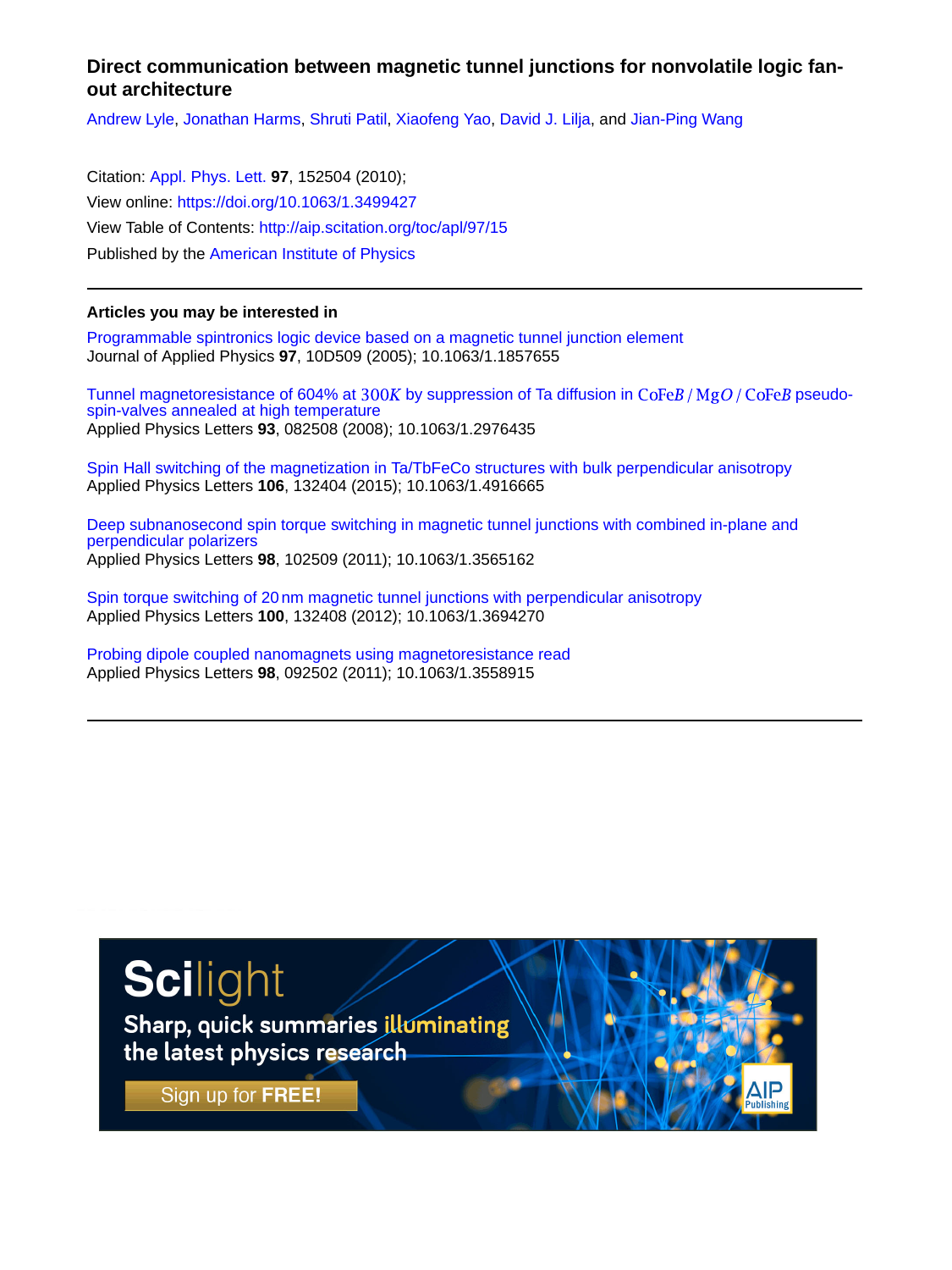## **[Direct communication between magnetic tunnel junctions for nonvolatile](http://dx.doi.org/10.1063/1.3499427) [logic fan-out architecture](http://dx.doi.org/10.1063/1.3499427)**

Andrew Lyle, Jonathan Harms, Shruti Patil, Xiaofeng Yao, David J. Lilja, and Jian-Ping Wang<sup>a)</sup> *Department of Electrical and Computer Engineering, University of Minnesota, Minneapolis,*

*Minnesota 55455, USA*

(Received 27 July 2010; accepted 6 September 2010; published online 14 October 2010)

We experimentally demonstrated a magnetic tunnel junction (MTJ) based circuit that allows direct communication between elements without intermediate sensing amplifiers. The input of the circuit consists of three MTJs connected in parallel. The direct communication is realized by connecting the output in series with the input and applying voltage across the series connections. Combining the circuit with complementary metal oxide semiconductor current mirrors allows for fan-out to multiple outputs. The change in resistance at the input resulted in a voltage swing across the output of 150–200 mV for the closest input states which is sufficient to realize all of the Boolean primitives. © 2010 American Institute of Physics. [doi[:10.1063/1.3499427](http://dx.doi.org/10.1063/1.3499427)]

State-of-the-art complementary metal oxide semiconductor (CMOS) logic devices are facing challenges such as increased power dissipation and device variability, which has created a strong demand for alternative or hybrid technologies. Magnetic tunnel junction (MTJ) and giant magnetoresistance are magnetoresistive (MR) devices, which store and process information based on the relative orientation of two thin magnetic layers separated by a nonmagnetic layer.<sup>1</sup> These MR devices are an attractive technology since they are nonvolatile, low power, high speed, high density, and reprogrammable. $1-3$  MTJs have also been integrated with CMOS in commercially available magnetic random access memory. [4](#page-3-2)

A significant amount of reprogrammable logic circuits based on MR devices $5-21$  have been proposed and demonstrated which realized the primitive Boolean logic operations<sup>5</sup> and more advanced components such as hybrid flip-flops,  $^{18,19}$  $^{18,19}$  $^{18,19}$  static random access memory,<sup>20</sup> and full adders.<sup>12[,21](#page-3-4)</sup> However, these previous circuits required every MR element to be read using a sense amplifier. Then the information is passed on to the next stage of circuitry. The need for this intermediate circuitry hinders fan-out function, adds integration complexity, power consumption, area, and delay overhead to logic modules, and hence their need must be minimized to gain a full advantage of the spintronic technology.

To address these drawbacks, designs have been proposed which connect MR devices together using magnetic layers. $2^{2-24}$  $2^{2-24}$  $2^{2-24}$  While similar structures have been fabricated, $2^5$  a logic circuit and communication between multiple MR devices is yet to be realized. In this study, we have designed and fabricated an MTJ based logic circuit which connects multiple MTJs to realize direct communication. The circuit simultaneously performs a logic computation while transferring the data to the next logic gate without an intermediate sense amplifier. This MTJ logic circuit can perform majority, AND, OR, NAND, and NOR operations. The design utilizes current to switch the output MTJ using spin torque transfer  $(STT)$  switching.<sup>26,[27](#page-3-13)</sup> We supplemented the experimental

demonstration with a SPICE simulation of the MTJ circuit combined with CMOS. The simulations verified that fan-out to multiple outputs can be realized using CMOS current mirrors. The combination of simultaneous computation and communication without the need for intermediate sensing amplifiers allows complex and multistage logic to be realized.

The MTJ devices have a multilayered structure as follows: Si substrate/ $\text{SiO}_2(100 \text{ nm})$ /bottom lead/PtMn  $(20 \text{ nm})/\text{Co}_{70}\text{Fe}_{30}(2.4 \text{ nm})/\text{Ru}$   $(0.85 \text{ nm})/\text{Co}_{60}\text{Fe}_{20}\text{B}_{20}$  $(2.4 \text{ nm})/\text{MgO}$   $(1.05 \text{ nm})/\text{Co}_{60}\text{Fe}_{20}\text{B}_{20}(1.6 \text{ nm})/\text{top}$  lead. The devices were patterned into an ellipse shape using e-beam lithography followed by an ion milling process. The transport measurements were carried out sourcing current and magnetic fields. For all of the STT switching measurements the dipole field on the free layer was canceled out by applying an external magnetic field. The positive current is defined as the electrons flow from the fixed layer into the free layer. The direction of positive magnetic fields is defined as the direction opposite to the magnetization in the fixed layer. The tunneling magnetoresistance ratio (TMR) is about 50%. The product of the resistance and area (RA) values for a parallel state is approximately  $10-12 \Omega \mu m^2$ .

Figures  $1(a)$  $1(a)$  and  $1(b)$  show a schematic of the basic logic device and an optical image of the fabricated device, respectively. Three MTJs are connected in parallel at the input with a single MTJ connected at the output. The input and output are connected in series to form a voltage divider which allows the information from the input to be passed to the output MTJ. All of the MTJs were designed to have the same resistance. The resistance states at the input for one MTJ AP, two AP, and three AP are defined as 001, 011, and 111, respectively [Fig.  $1(a)$  $1(a)$  shows the 111 state and the 100 state]. However, the aspect ratio of MTJs was varied in order to change the coercivity so different resistance states could be set with an external magnetic field as shown in Fig.  $2(a)$  $2(a)$ . The aspect ratios of the input MTJs were 2.0, 2.5, and 3 which corresponds to a coercivity of the CoFeB free layer of approximately 22 Oe, 50 Oe, and 70 Oe, respectively. The inset in Fig.  $2(a)$  $2(a)$  shows the MR field switching measurements for the output MTJ. The aspect ratio of the output was set to

<span id="page-1-0"></span>a)Electronic mail: jpwang@umn.edu.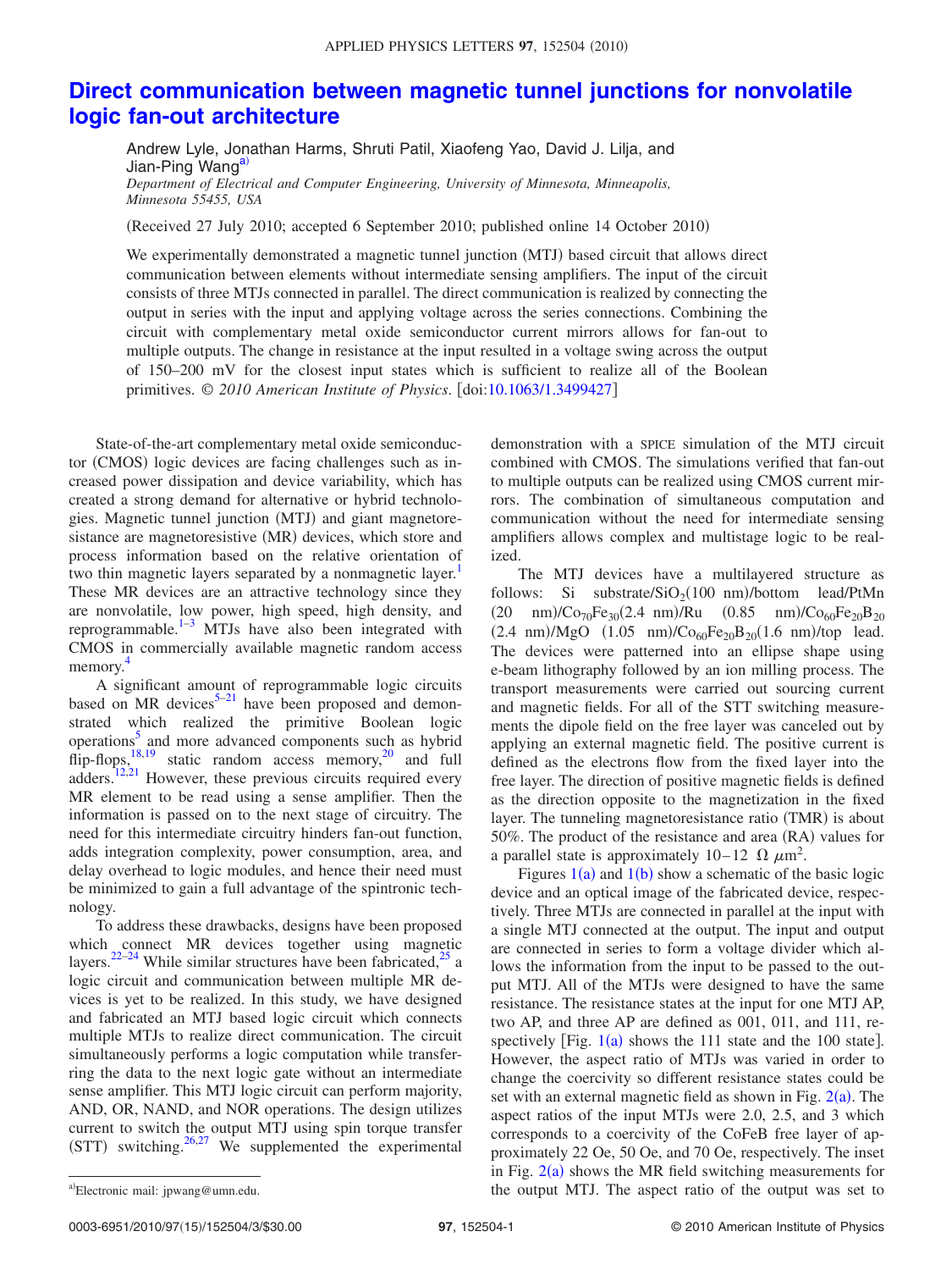<span id="page-2-0"></span>

FIG. 1. (Color online) (a) Working principle of the circuit with three MTJs connected in parallel to form the input and connected in series with the output to form the voltage divider circuit, (b) optical image of the top view of the fabricated device.

1.4 which allows the MTJ to be easier to switch while maintaining thermal stability. The dimensions of the output was 238 nm $\times$ 357 nm; the input MTJs were 190 nm  $\times$ 380 nm, 162 nm $\times$ 405 nm, and 142 nm $\times$ 426 nm, respectively.

With the voltage applied across the output only, a clear antiparallel (AP) to parallel (P) switch is observed at a voltage of 0.98 V, which corresponds to a current density of  $7.5 \times 10^6$  A/cm<sup>2</sup>. During the logic measurement, the voltage is applied across the series connection of the input and output. Figure  $2(b)$  $2(b)$  shows the AP to P STT switching of the output for three different input states. Changing the input state causes a shift in the voltage required to switch the output. A 150–200 mV separation in switching voltages occurs for progressive input states, which provides a sufficient range for application purposes. Similar results are observed for P to AP switching.

During initial characterization, the applied voltage was swept to determine the switching voltage for various inputs. However, for logic application, the voltage is held constant. For example, the majority function can be realized by presetting the output to 1. Then, a voltage is selected so that when the majority of the inputs are 1, there is insufficient current to switch the output to 0. When the majority of the inputs are 0 (low resistance) sufficient current is supplied to switch the output to 0. The operating voltage is determined by examining the location of the knees in Fig.  $2(b)$  $2(b)$ . For the majority functions, the operating voltage should be set between the knees of the 001 and 011 inputs. When similar reasoning is applied, the AND, OR, NAND, and NOR logic functions can be realized. Table [I](#page-3-14) shows a truth table for the logic operations the MTJ circuit was able to perform, the required initial sate of the output, and operating voltages.

<span id="page-2-1"></span>For this experimental demonstration, field switching was used to set the input resistance states. However, when this design is combined with CMOS, the three inputs can be set individually using STT switching. This would allow all of the input states to be set (e.g.,  $101$ ,  $010$ ,  $110$ , and so on). CMOS also provide the possibility of fan-out to multiple outputs using current mirrors[.28](#page-3-15) The implementation of fanout in MTJ based logic is well known as a long-standing and difficult challenge.

Figure  $3(a)$  $3(a)$  shows a schematic of the MTJ logic circuit combined with a CMOS current mirror used for the fan-out simulations. The hybrid MTJ/CMOS circuit was simulated in HSPICE using our previously developed model. $^{29}$  The voltage and MTJ sizes were scaled to match the output impedance of the 45 nm  $CMOS<sup>30</sup>$  and the TMR was increased to  $200\%$ .<sup>31</sup> For the simulations, CMOS current mirrors are used to fanout to three outputs; however it could be expanded to many more. A 0.8 V pulse was applied to the circuit for 50 ns to simulate a majority gate. The voltage pulse is applied at 10 ns which causes a small drop in resistance. Figure  $3(b)$  $3(b)$ shows that for the 001 input state, all three outputs switch to 0. However, when the input is 011, all three outputs remain 1 as shown in Fig.  $3(c)$  $3(c)$ . The variation in switching times for the outputs is due to a 5% random distribution of device sizes. The simulation used 50 ns pulses because it provided good switching margins, however, we were able to operate the device down to a 5 ns pulse but device margins became very small. Future developments in ultrafast switching may improve the margins, allowing for faster operation.

The significance of the three input design is that it realizes the majority function in addition to the basic logic operations. The majority function has been demonstrated to be a universal logic operation, $32$  which means that using only the majority functions, all other Boolean primitives can be derived. The majority function has been understudied in CMOS logic due to its inefficient implementation; however, it is very natural to realize using MTJs.

In conclusion, this MTJ design was demonstrated to perform all the primitive logic functions and simultaneously



FIG. 2. (Color online) (a) Field switching loop of the input with the different resistance states defined as logic states. (Inset shows output MR loop) and (b) current switching of the output MTJ for three different resistance states of the input.